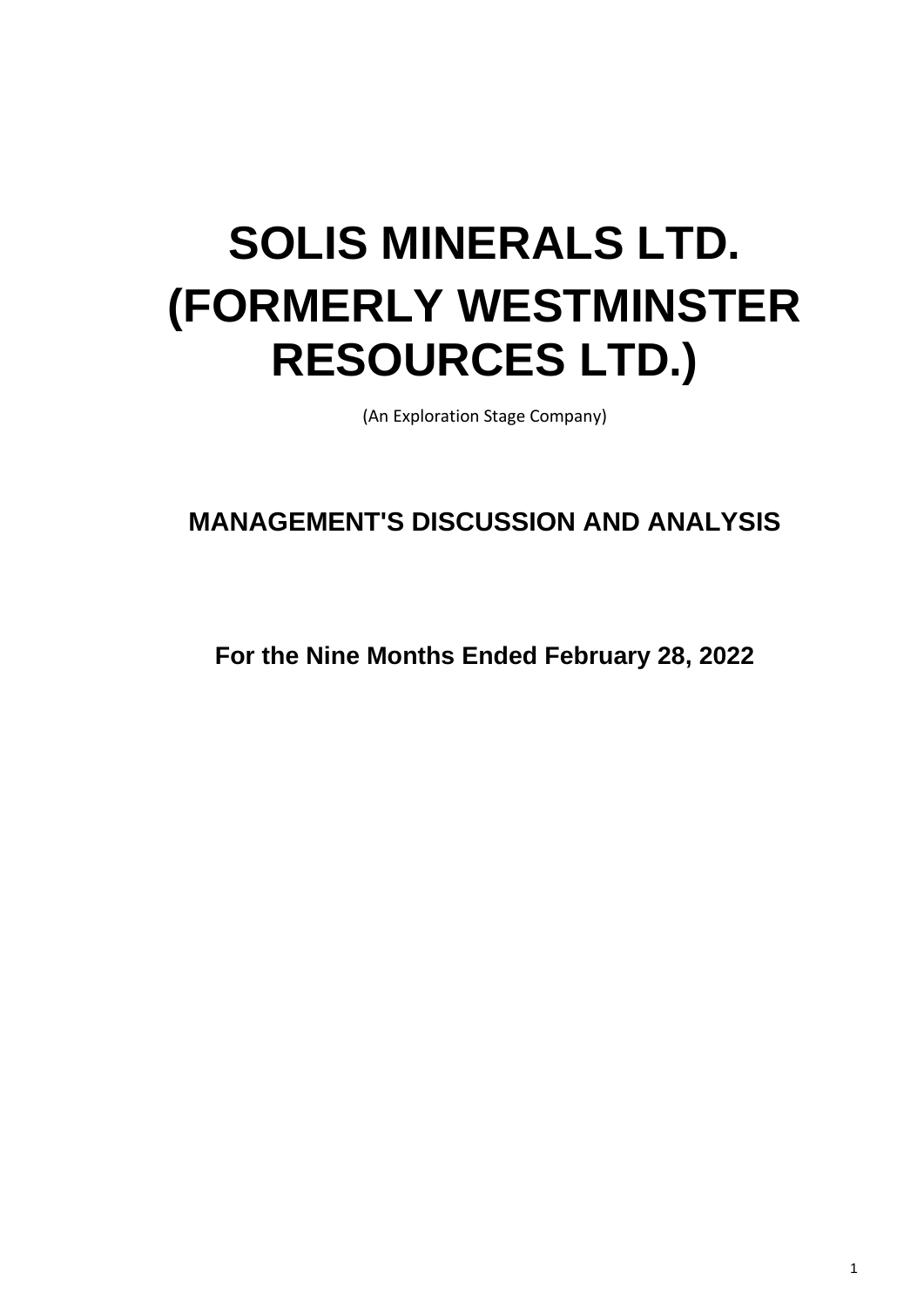# **SOLIS MINERALS LTD.** *(An Exploration Stage Company)* **Management's Discussion and Analysis – Quarterly Highlights** For the nine months ended February 28, 2022 (Expressed in Canadian Dollars - Unaudited)

# **CAUTIONARY STATEMENT REGARDING FORWARD-LOOKING INFORMATION**

Certain information contained or incorporated by reference in this MD&A, including any information as to our future financial or operating performance, constitutes "forward-looking statements". All statements, other than statements of historical fact, are forward-looking statements. The words "believe", "expect", "anticipate", "contemplate", "target", "plan", "intends", "continue", "budget", "estimate", "may", "will", "schedule" and similar expressions identify forward-looking statements. Forward-looking statements are necessarily based upon a number of estimates and assumptions that, while considered reasonable by us, are inherently subject to significant business, economic and competitive uncertainties and contingencies. Known and unknown factors could cause actual results to differ materially from those projected in the forward-looking statements. Such factors include, but are not limited to: fluctuations in the currency markets; fluctuations in the spot and forward price of gold or other commodities; changes in national and local government legislation, taxation, controls, regulations and political or economic developments in Canada and in other countries; business opportunities that may be presented to, or pursued by, us; operating or technical difficulties in connection with mining or development activities; employee relations; litigation; the speculative nature of exploration and development, including the risks of obtaining necessary licenses and permits; and contests over title to properties, particularly title to undeveloped properties. In addition, there are risks and hazards associated with the business of exploration, development and mining, including environmental hazards, industrial accidents, unusual or unexpected formations, pressures, cave-ins, flooding and the risk of inadequate insurance, or inability to obtain insurance, to cover these risks. Many of these uncertainties and contingencies can affect our actual results and could cause actual results to differ materially from those expressed or implied in any forward-looking statements made by, or on behalf of, us. Readers are cautioned that forward-looking statements are not guarantees of future performance. All of the forward-looking statements made in this MD&A are qualified by these cautionary statements.

We disclaim any intention or obligation to update or revise any forward-looking statements whether as a result of new information, future events or otherwise, except to the extent required by applicable laws.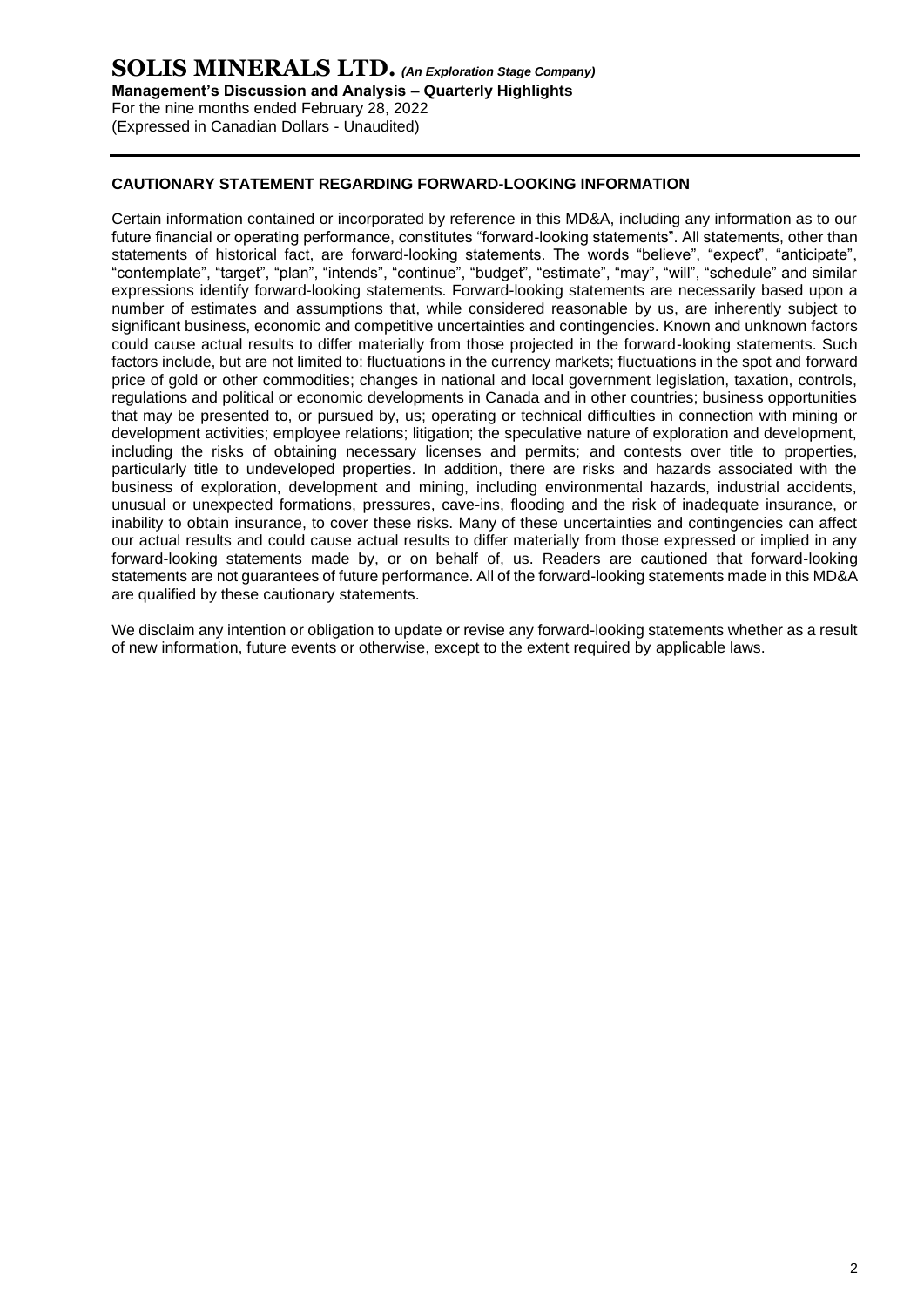# **1.1 Date**

The following management's discussion and analysis ("MD&A"), which is dated April 14, 2022 provides a review of the activities, results of operations and financial condition of Solis Minerals Ltd. ("the Company" or "Solis"), as at February 28, 2022 as well as future prospects of the Company. This MD&A should be read in conjunction with the unaudited condensed interim consolidated financial statements of the Company as at and for the nine months ended February 28, 2022 (the "Interim Financial Statements"), together with the audited consolidated financial statements of the Company as at and for the year ended May 31, 2021. All dollar amounts in this MD&A are expressed in Canadian dollars unless otherwise specified (the Company's financial statements are prepared in Canadian dollars). Additional information relating to the Company is available on SEDAR at [www.sedar.com.](http://www.sedar.com/)

Effective July 21, 2021, the Company began trading under the name Solis Minerals Ltd. under the symbol SLMN.

# **1.2 Overall Performance**

#### *1.2.1 Introduction*

Solis is listed on the TSX-V under the symbol SLMN, and on December 24, 2021, is dual-listed on the ASX under the symbol SLM. Solis is a resource company that is conducting exploration in southern Peru, through its wholly-owned subsidiary, Westminster Peru S.A.C and in Chile through its wholly-owned subsidiary Westminster Chile SpA. The mineral concessions, which have been acquired by staking, option agreements and through outright purchases, are prospective for mostly copper and gold in southern Peru and northern Chile.

During the period ended February 28, 2022, the Company sold Minera Westminster, S.A. de C.V. ("Minera Westminster") and Servicios Westminster, S.A. de C.V. ("Servicios Westminster").

In Peru, Solis is focused on the Ilo Norte and Ilo Este copper/gold projects in the highly-prospective coastal IOCG/Porphyry Copper belt of southern Peru, mostly in the regions of Moquegua and Tacna. Within 100 km of the projects, the zone is the source of around half of Peru's copper production (the world's second largest copper producing nation). Ilo Norte is an IOCG system, with a subsidiary high-grade copper-skarn target, while Ilo Este is a copper-gold-molybdenum porphyry system. Two less-advanced projects cover geophysical targets in the same area.

The Mostazal project in Chile hosts an undrilled, prospective copper porphyry target, along with significant high-grade copper-silver mineralization at surface. The Company plans to prioritise the porphyry target but will also advance the identified stratabound manto-style mineralization, which is reported as a historical drillindicated resource. Recent pilot production of 120,000 tons grading 1.8% Cu was reported by a prior operator.

The Company also continues to review and investigate other projects which may fit the Company's overall capabilities and goals.

#### *1.2.2 Financial condition*

At February 28, 2022, the Company had no long-term debt and its credit and interest rate risks are limited to interest bearing assets of cash. At February 28, 2022, the Company had \$5,027,980 in cash (May 31, 2021 – \$2,548,807) and working capital of \$4,365,376 (May 31, 2021 – \$2,106,867).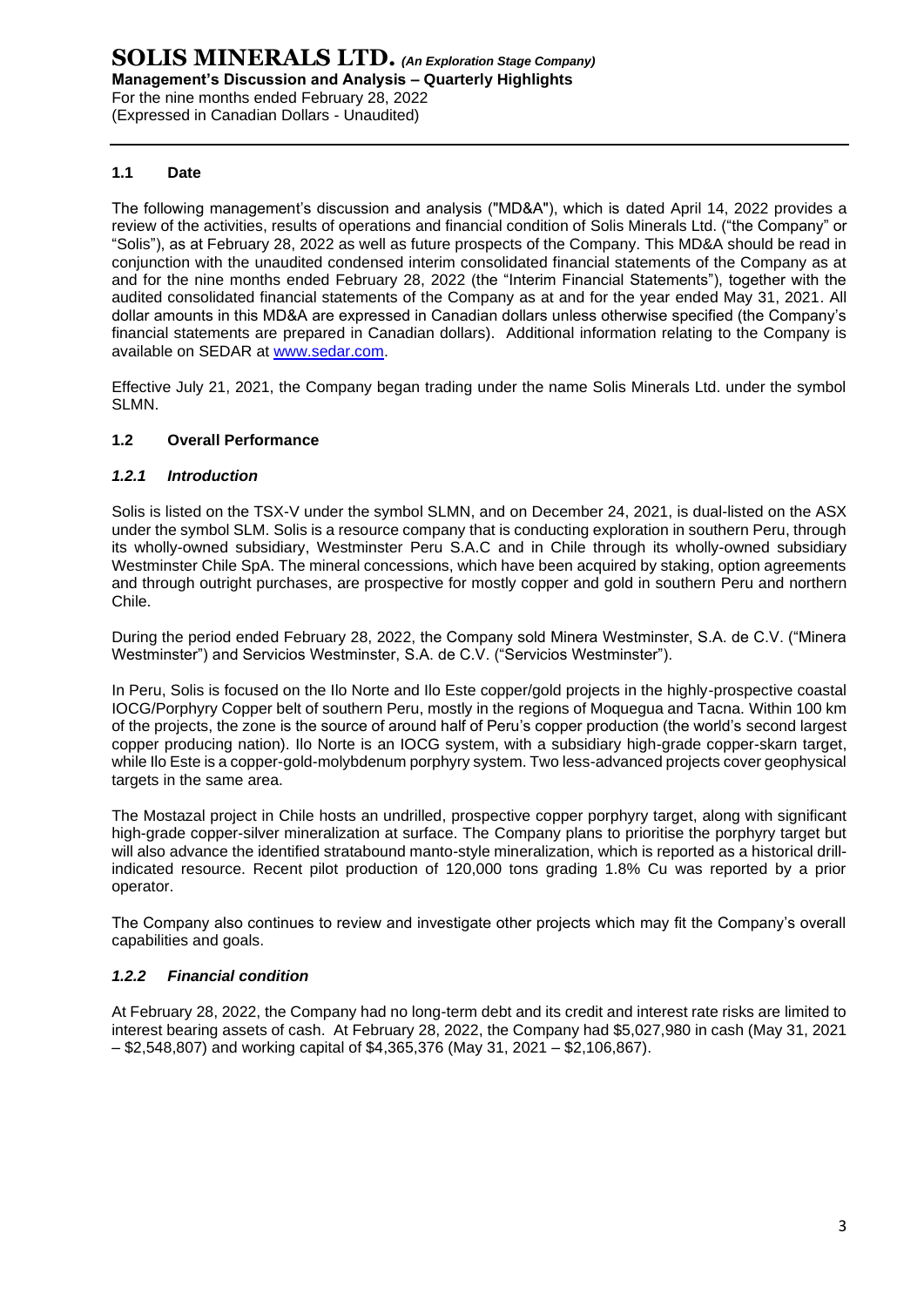# *1.2.3 Outlook and Recent Exploration Activity*

For the nine months ended February 28, 2022, the Company's focus has been completing the acquisition of Mostazal in Chile, and initiating exploration on the project, including drilling; continuing the development of its projects in Peru; continuing its review of other mineral projects that may fit within the Company's portfolio; and investigating the potential sourcing of other additional funding and/or pursuing industry partnerships. The following information presents details on the Company's properties and recent exploration and evaluation activities in Peru and Chile.

#### **Exploration Highlights**

#### *Ilo Norte (Peru)*

The Ilo Norte Project in southern Peru is an Iron Oxide Copper Gold (IOCG) exploration target with significant potential. Work to date has concentrated on a relatively small portion of the prospective part of the lease holding. Remote sensing and in-field mapping has demonstrated that a silica and potassic alteration halo that exists at the known mineralisation extends across the entire property. The initial recommendation is to complete a 3D induced polarisation survey, once all the data is centralised and complied.

#### *Ilo Este (Peru)*

Ilo Este, also in southern Peru, is a copper-gold porphyry deposit that has been eroded down to the midlevel of the system. There remains the potential to discover mineralisation within the remnants of the porphyry that has been the focus of the majority of work thus far, and for other centres to be discovered within the lease holding to the north and also on the southern side of the Chololo fault. The initial recommendation, after data centralisation and compilation, is for alteration logging of core and rock chips, along with an extension of the magnetic survey, geological mapping and geochemical survey to the north side of the river.

#### *Mostazal (Chile)*

The Mostazal project is located in Atacama region of Chile, 80 kilometres northeast of Copiapo. The Atacama Desert is among the richest copper regions on earth, hosting some of the world's most significant porphyry copper deposits. The property is situated within the 500-kilometre long, north-south trending Domeyko Fault System, the major structural control for the majority of Chile's largest copper mines including Escondida (BHP, Rio Tinto), Chuquicamata and the El Salvador mine (Codelco). The El Salvador porphyry deposit is 40-kilometres north of Mostazal, at a similar elevation and longitude.

#### **Qualified Person**

Technical information in this MD&A has been reviewed and approved by Fred Tejada, P. Geo (30021), a qualified person and a consultant to the Company as defined in National Instrument 43-101.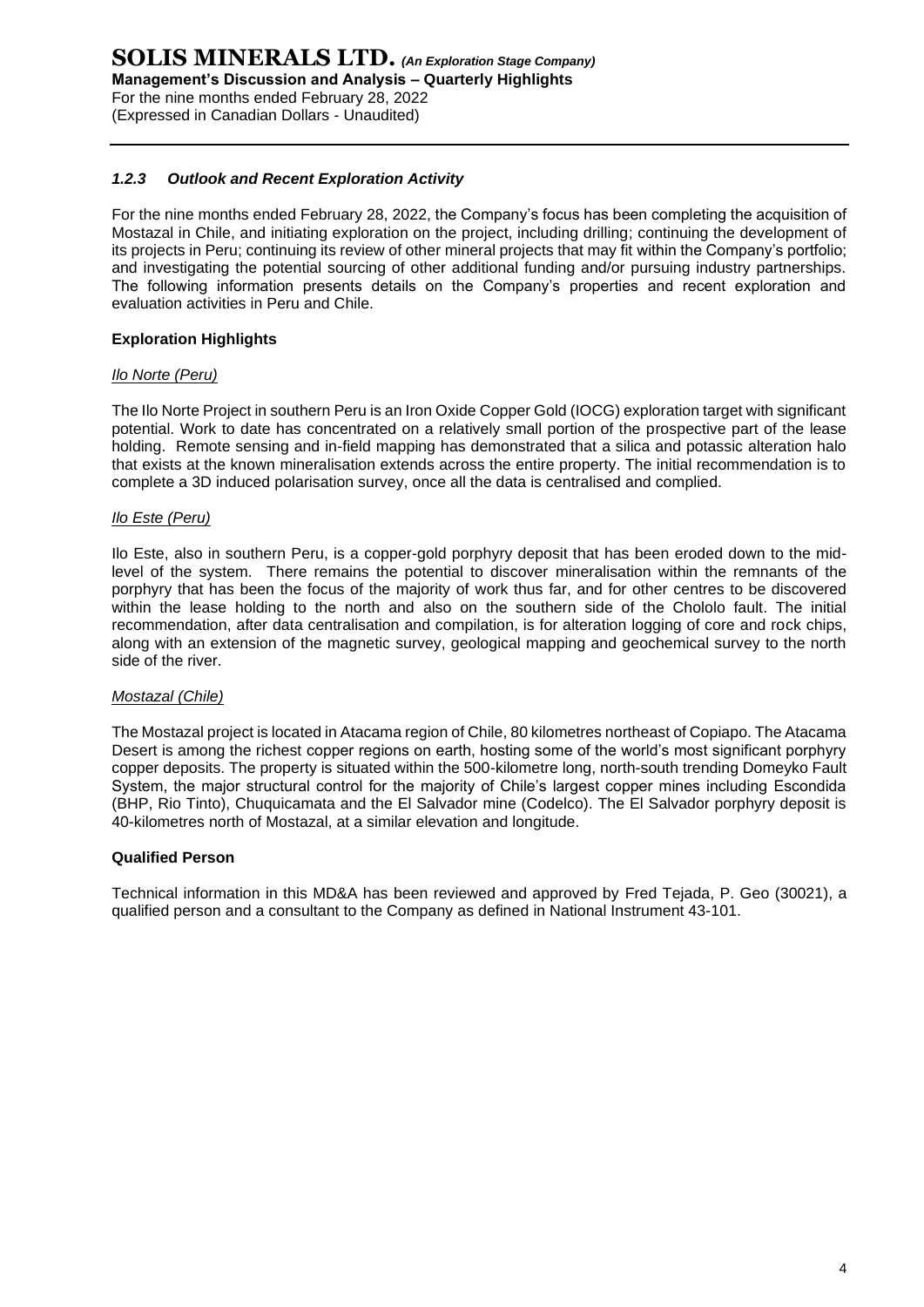## **1.3 Summary of Quarterly Results**

The following table sets out certain unaudited financial information of the Company for each of the last eight quarters, beginning with the first quarter of fiscal 2020. This financial information has been prepared in accordance International Accounting Standard ("IAS") 34 Interim Financial Reporting using accounting policies consistent with IFRS issued by the International Accounting Standards Board ("IASB").

Quarterly results are highly variable for exploration companies depending, in particular, on whether the Company has any property write-downs, share-based payments expenses and gain or losses resulting from foreign exchange.

|                               | Income (loss)<br>per quarter | <b>Fully diluted</b><br>income<br>(loss) per<br>share |
|-------------------------------|------------------------------|-------------------------------------------------------|
| Mar. 1, 2020 - May. 31, 2020  | \$<br>(147, 810)             | \$<br>(0.02)                                          |
| Jun. 1, 2020 - Aug. 31, 2020  | \$<br>(99,010)               | \$<br>(0.01)                                          |
| Sept. 1, 2020 - Nov. 30, 2020 | \$<br>491,480                | \$<br>0.04                                            |
| Dec. 1, 2020 - Feb. 28, 2021  | \$<br>(275, 902)             | \$<br>(0.01)                                          |
| Mar. 1, 2021 - May 31, 2021   | \$<br>(249, 753)             | \$<br>(0.01)                                          |
| Jun. 1, 2021 - Aug. 31, 2021  | \$<br>(712, 391)             | \$<br>(0.02)                                          |
| Sept. 1, 2021 - Nov. 30, 2021 | \$<br>(449, 064)             | \$<br>(0.01)                                          |
| Dec. 1, 2021 - Feb. 28, 2022  | \$<br>(538, 336)             | \$<br>(0.01)                                          |

During the three month period ended February 28, 2022, the Company incurred a loss of \$538,336 which was primarily attributable to timing of legal bills related to the initial public offering ("IPO"), increased consulting fees related to monthly directors fees and increased marketing related to increase brand awareness during the quarter.

During the three month period ended November 30, 2021, the Company incurred a loss of \$449,654 which was primarily attributable to accounting, audit and legal of \$206,499 relating primarily to IPO and consulting fees of \$105,007.

During the three month period ended August 31, 2021, the Company incurred a loss of \$712,391 which was primarily attributable to accounting, audit and legal of \$254,085, and share-based compensation of \$253,300.

During the three month period ended November 30, 2020, the Company incurred an income of \$491,480 which was primarily attributable to gain on settlement of accounts payables and accrued liabilities of \$610,896.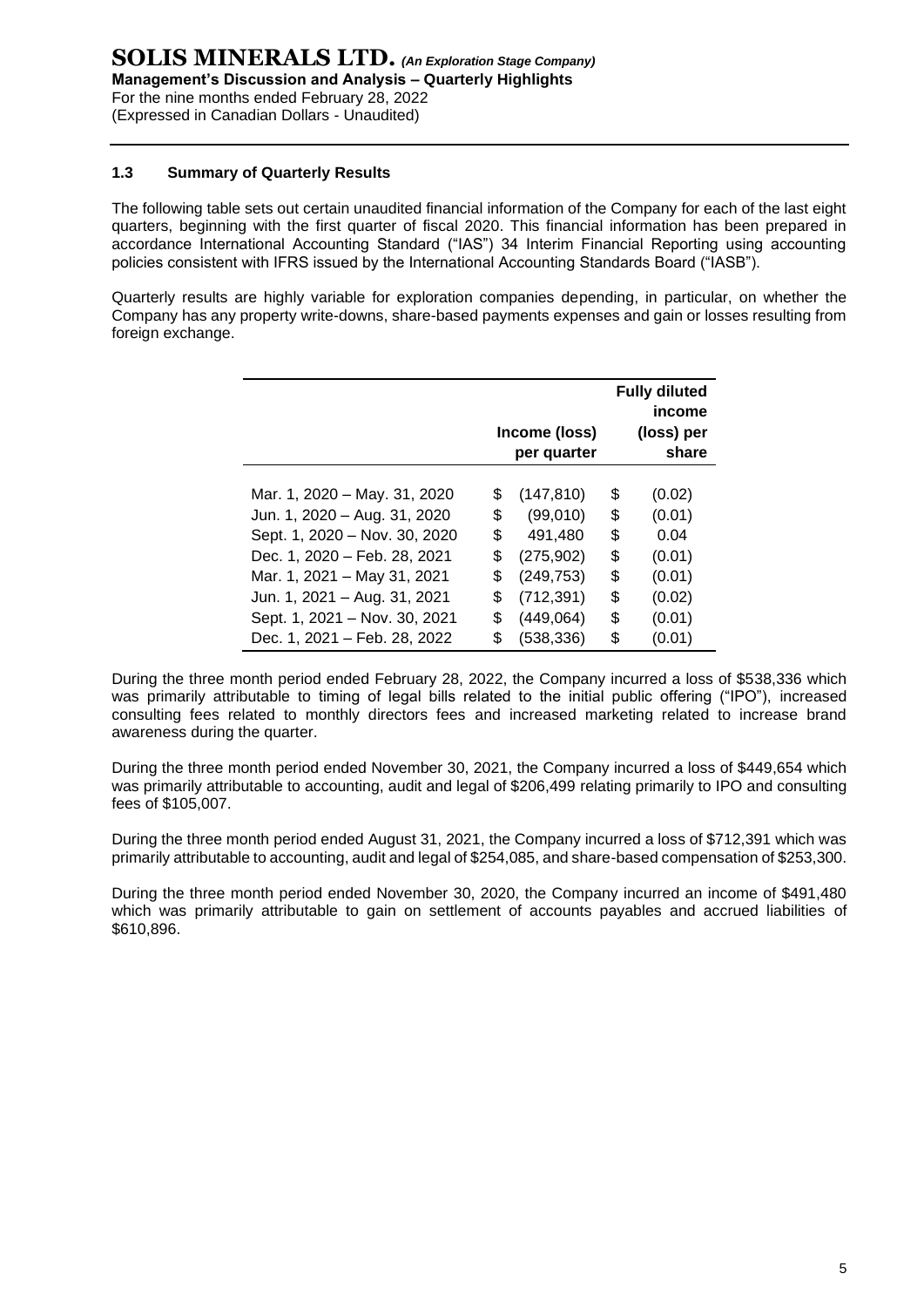# **1.4 Results of Operations**

During the nine months ended February 28, 2022 and year ended May 31, 2021, exploration expenditures were as follows:

|                                             | <b>Balance</b> as |               | Balance as  |                  | Balance as at |
|---------------------------------------------|-------------------|---------------|-------------|------------------|---------------|
|                                             | at May 31,        |               | at May 31,  |                  | February 28,  |
|                                             | 2020              | Additions     | 2021        | Additions        | 2022          |
| Norte/llo<br>Project,<br><b>Este</b><br>llo |                   |               |             |                  |               |
| Peru:                                       |                   |               |             |                  |               |
| Acquisition costs                           | \$3,118,810       | 87,301<br>\$  | \$3,206,111 | 163,334 \$<br>\$ | 3,369,445     |
| <b>Exploration expenditures</b>             |                   |               |             |                  |               |
| Consulting and engineering                  | 81,630            |               | 81,630      | 3,491            | 85,121        |
| Fieldwork and miscellaneous                 |                   |               |             | 6,097            | 6,097         |
| Write-down                                  | (84, 101)         |               | (84, 101)   |                  | (84, 101)     |
|                                             | 3,116,339         | 87,301        | 3,203,640   | 172,922          | 3,376,562     |
| La Ronge, Saskatchewan:                     |                   |               |             |                  |               |
| Acquisition costs                           | 70,000            |               | 70,000      |                  | 70,000        |
| <b>Exploration expenditures</b>             |                   |               |             |                  |               |
| Consulting and engineering                  |                   | 1,575         | 1,575       |                  | 1,575         |
| Write-down                                  |                   | (71, 575)     | (71, 575)   |                  | (71, 575)     |
|                                             | 70,000            | (70,000)      |             |                  |               |
| <b>Mostazal, Chile:</b>                     |                   |               |             |                  |               |
| Acquisition costs                           |                   | 43,433        | 43,433      | 260,283          | 303,716       |
| <b>Exploration expenditures</b>             |                   |               |             |                  |               |
| Assay and core logging                      |                   |               |             | 2,904            | 2,904         |
| Consulting and engineering                  |                   | 112,930       | 112,930     | 166,057          | 278,987       |
| <b>Drilling</b>                             |                   |               |             | 188,010          | 188,010       |
| Fieldwork and miscellaneous                 |                   |               |             | 239,523          | 239,523       |
|                                             |                   | 156,363       | 156,363     | 856,777          | 1,013,140     |
|                                             |                   |               |             |                  |               |
|                                             | \$3,186,339       | 173,664<br>\$ | \$3,360,003 | $$1,029,699$ \$  | 4,389,702     |

#### **Ilo Norte and Ilo Este, Peru**

On February 6, 2018, the Company signed an agreement, subsequently amended, to acquire a 100% interest in a portfolio of concessions in southern Peru. This transaction closed in July 2018.

As consideration, the Company:

- i) paid \$189,525 (US\$150,000) on signing of the agreement;
- ii) issued 3,800,000 common shares with a fair value of \$2,470,000 during the year ended May 31, 2019;
- $\frac{1}{10}$  issued 190,000 finder fee shares with a fair value of \$123,500 during the year ended May 31, 2019; and
- iv) settled US\$100,000 (\$135,263) as a final payment by issuing shares resulting in a gain of \$81,158 on the settlement of debt during the year ended May 31, 2021.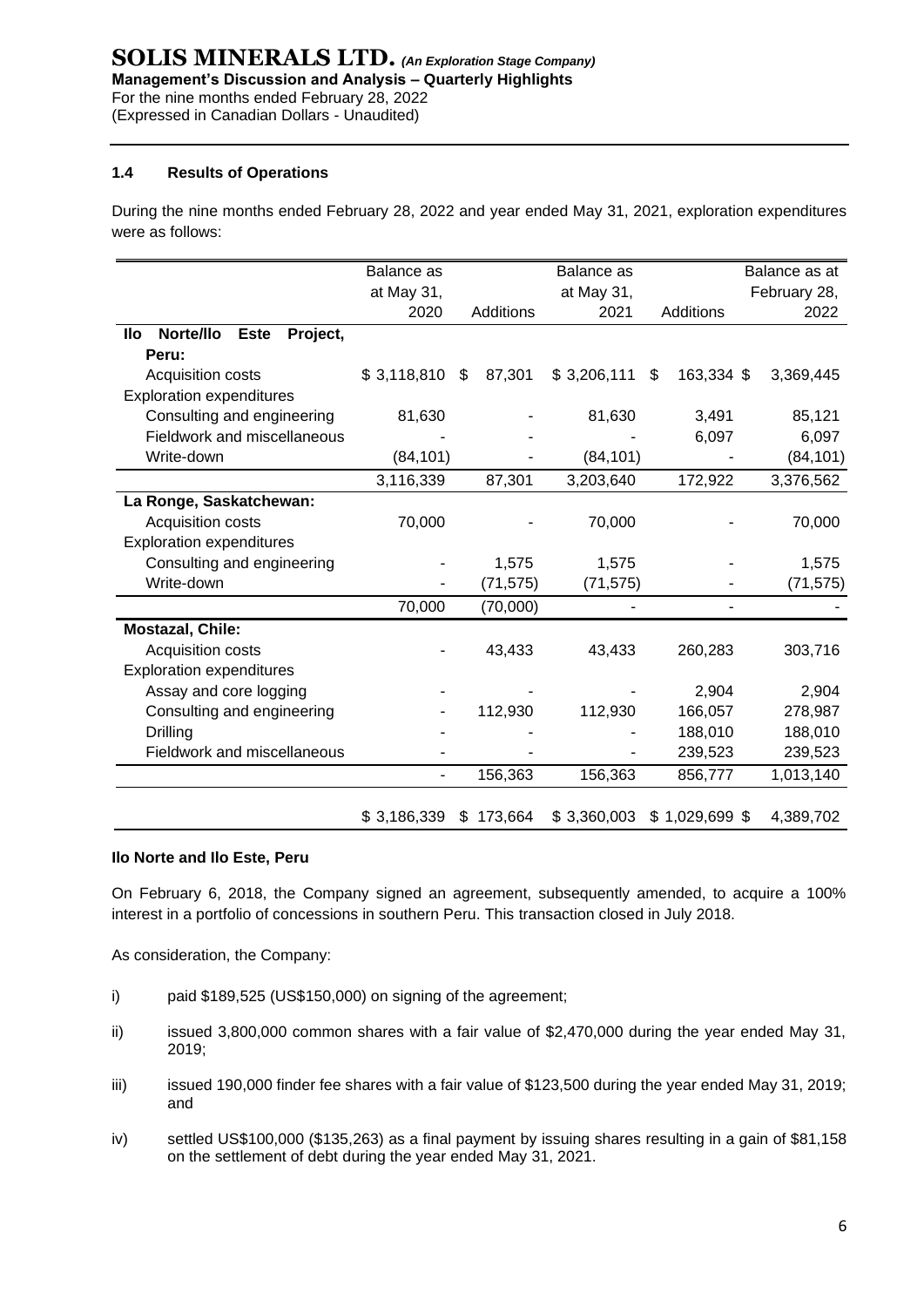### **SOLIS MINERALS LTD.** *(An Exploration Stage Company)* **Management's Discussion and Analysis – Quarterly Highlights** For the nine months ended February 28, 2022 (Expressed in Canadian Dollars - Unaudited)

During the year ended May 31, 2019, the Company did not renew certain claims and recorded a write down of \$84,801.

# **La Ronge, Saskatchewan**

During the year ended May 31, 2019, the Company earned a 50% interest in two mineral claims located in the La Ronge district of Saskatchewan by issuing 400,000 common shares with a fair value of \$70,000. The Company had the option to earn an additional 30% in the property by making the following payments:

|                                | Number of<br><b>Common Shares</b> | <b>Exploration</b><br><b>Expenditures</b> | Ownership<br><b>Interest</b> |
|--------------------------------|-----------------------------------|-------------------------------------------|------------------------------|
|                                |                                   |                                           |                              |
| On or before December 11, 2020 | 400.000                           | 100.000                                   | 10%                          |
| On or before December 11, 2021 | ۰.                                | 100,000                                   | 10%                          |
| On or before December 11, 2022 |                                   | 200,000                                   | 10%                          |

During the year ended May 31, 2021, the Company wrote-off \$71,575 of exploration and evaluation assets to reduce the carrying value to \$Nil as the option agreement was terminated during the year ended May 31, 2021.

#### **Mostazal, Chile**

During the year ended May 31, 2021, the Company entered into an option agreement to earn up to 100% interest in two stages in Mostazal Copper property in Chile via shares in several Chilean entities.

The acquisition terms to acquire the 100% interest are cumulative cash payments of US\$5,000,000 and exploration expenditures of US\$5,000,000 as follows:

|                            | <b>Payment</b><br><b>IUSDI</b>        | <b>Exploration</b><br><b>Expenditures</b><br><b>IUSDI</b> | Ownership<br><b>Interest</b><br>(cumulative) |
|----------------------------|---------------------------------------|-----------------------------------------------------------|----------------------------------------------|
| On or before June 23, 2021 | 200,000 (paid<br>SS.<br>CAD\$247,700) | S                                                         |                                              |
| On or before June 23, 2022 | 300,000                               | 450,000 (incurred)                                        |                                              |
| On or before June 23, 2023 | 800,000                               | 750,000                                                   |                                              |
| On or before June 23, 2024 | 1,600,000                             | 1,400,000                                                 | 49%                                          |
| On or before June 23, 2025 | 2,100,000                             | 2,400,000                                                 | 100%                                         |

During the year ended May 31, 2021, the Company paid an exclusivity fee of US\$40,000 (\$43,433).

The optionors will retain a 2% Net Smelter Returns ("NSR") royalty on the property. The Company has the right to buyback 1% of the royalty for US\$1,500,000 or 0.5% of the royalty for US\$750,000.

The Company may accelerate the acquisition of the property by paying the remainder of cash payments still outstanding, such that the total cumulative cash payment equals US\$5,000,000 any time before the end of the option earn-in.

#### **Three Months Ended February 28, 2022**

Total loss and comprehensive loss for the three months ended February 28, 2022 was \$538,336 compared to total income and comprehensive income of \$275,902 for the three months ended February 28, 2021. During the period ended February 28, 2022:

- i) Accounting, audit and legal increased to \$93,123 (2021 \$15,904) due to expenses of the acquisition of Mostazal, the ASX dual-listing and IPO in the current period.
- ii) Amortization of right-of-use asset decreased to \$Nil (2021 \$38,259) due to the adoption of IFRS 16 at the beginning of the prior period.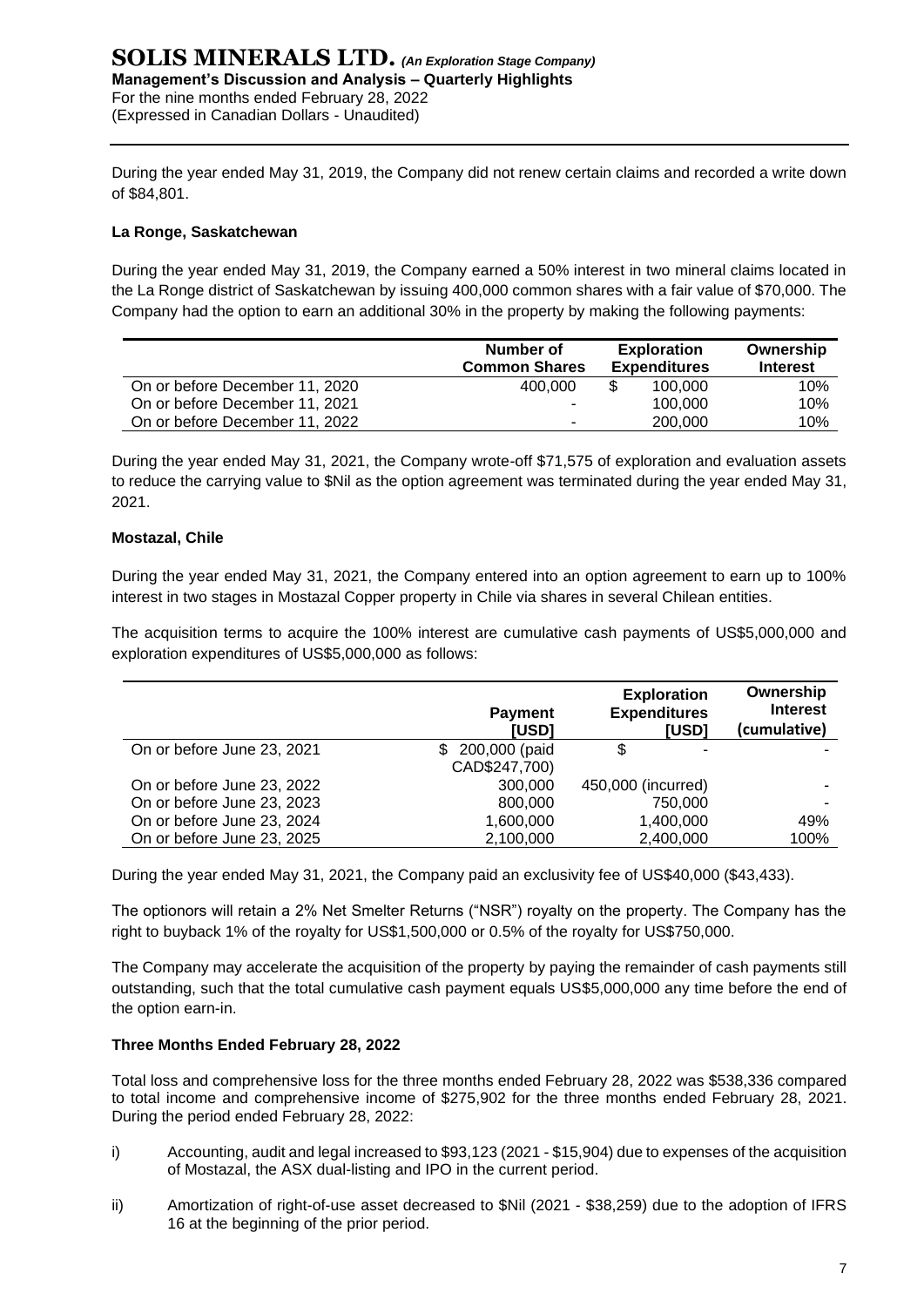- iii) Consulting fees increased to \$190,851 (2021 \$24,000) due to increased business advisory services rendered and increased consulting fees related to directors fees in the current period.
- iv) Foreign exchange loss increased to \$32,531 (2021 \$2,871) due to fluctuations in the currency exchange in the current period.
- v) Gain on settlement of short-term borrowing decreased to \$Nil (2021 \$66,926) due to the settlement of debt during the comparative period.
- vi) Management fees increased to \$30,000 (2021 \$15,000) due to increased management services rendered in the current period.
- vii) Office increased to \$151,291 (2021 \$18,386) due to an increase in general activities in the current period.
- viii) Regulatory and filing fees increased to \$46,655 (2021 \$10,892) due to additional files for the Australian stock exchange during the current period.
- ix) Share-based compensation decreased to \$Nil (2021 \$271,100) due to stock options granted during the comparative period.
- x) Sublease office rent income decreased to \$Nil (2021 \$55,900) due to termination of lease during the current period.

#### **Nine Months Ended February 28, 2022**

Total loss and comprehensive loss for the nine months ended February 28, 2022 was \$1,699,791 compared to total income and comprehensive income of \$116,568 for the nine months ended February 28, 2021. During the period ended February 28, 2022:

- i) Accounting, audit and legal increased to \$553,707 (2021 \$56,599) due to expenses of the acquisition of Mostazal, the ASX dual-listing and IPO in the current period.
- ii) Amortization of right-of-use asset decreased to \$Nil (2021 \$114,541) due to the adoption of IFRS 16 at the beginning of the prior period.
- iii) Bank charges and interest decreased to \$2,695 (2021 \$7,764) due to interest accrued on shortterm borrowing in the comparative period.
- iv) Consulting fees increased to \$406,401 (2021 \$102,000) due to increased business advisory services rendered in the current period.
- v) Foreign exchange loss decreased to \$12,933 (2021 gain of \$14,921) due to fluctuations in the currency exchange in the current period.
- vi) Gain on settlement of accounts payable and accrued liabilities decreased to \$19,003 (2021 \$610,896) due to the issuance of shares for debt in the comparative period. The gain was a result of the difference between the deemed price and the fair value of the shares at the date of issuance.
- vii) Gain on settlement of short-term borrowing decreased to \$Nil (2021 \$66,926) due to the settlement of debt during the current period.
- viii) Management fees increased to \$92,500 (2021 \$30,000) due to increased management services rendered in the current period.
- ix) Office increased to \$262,143 (2021 \$37,550) due to an increase in general activities in the current period.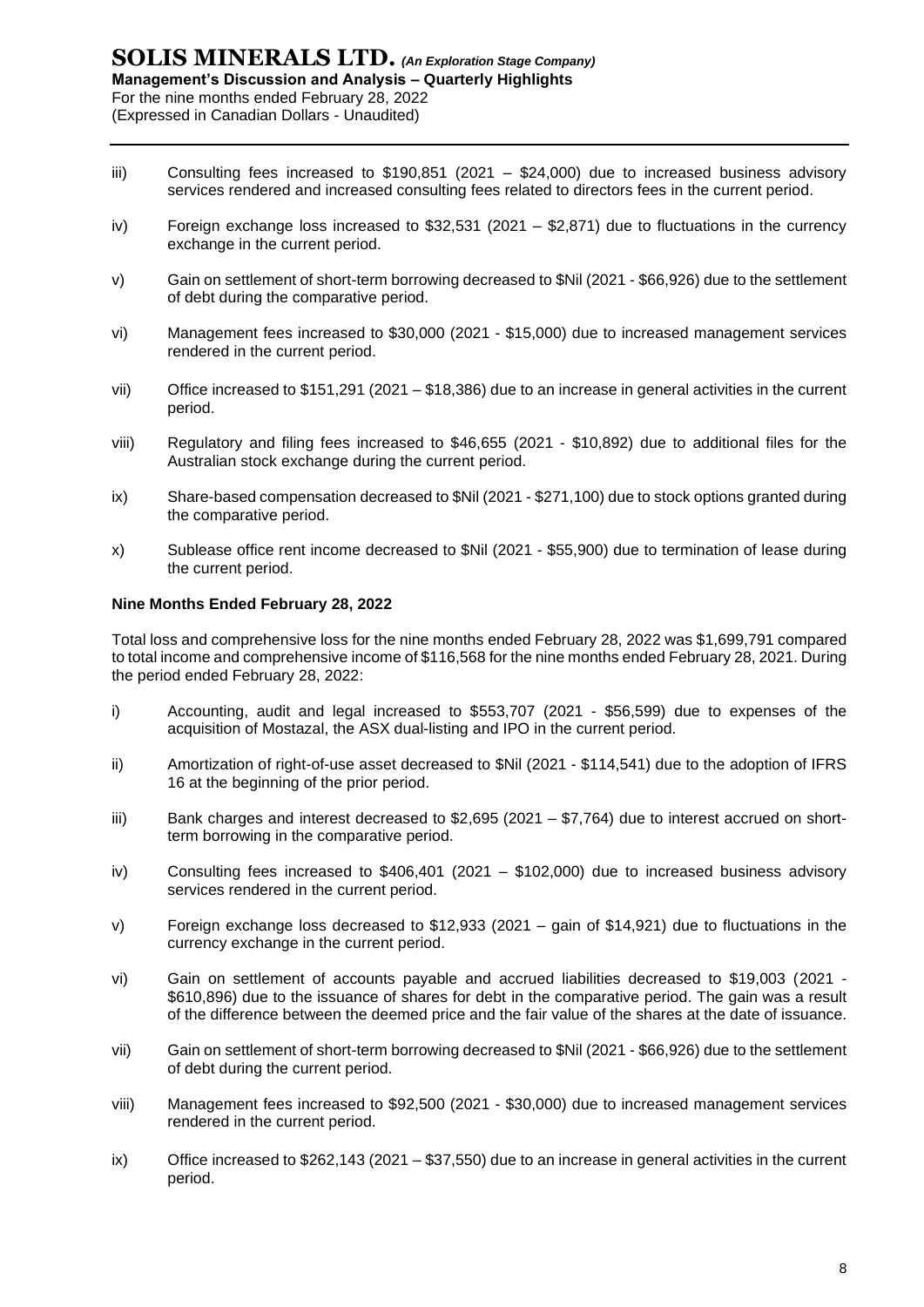- x) Regulatory and filing fees increased to \$137,882 (2021 \$22,384) due to increased filings during the current period relating to the ASX dual listing and IPO.
- xi) Sublease office rent income decreased to \$Nil (2021 \$74,854) due to termination of lease during the current period.

# **1.5 Liquidity and Going Concern**

The recovery of the Company's investment in exploration and evaluation properties and the attainment of profitable operations are dependent upon the discovery and development of economic precious and base metal reserves and the ability to arrange sufficient financing to bring these reserves into production. The ultimate outcome of these matters cannot presently be determined.

As the Company is in the exploration stage, no mineral producing revenue has been generated to date. The ability of the Company to meet its obligations and continue the exploration and development of its mineral properties is dependent upon its ability to continue to raise adequate financing. Historically, operating capital and exploration requirements have been funded primarily from equity financing, joint ventures, disposition of mineral properties and investments. There can be no assurance that such financing will be available to the Company in the amount required at any time or for any period or, if available, that it can be obtained on terms satisfactory to the Company. Based on the amount of funding raised, the Company's exploration program may be tailored accordingly.

Other than those obligations disclosed in the notes to its audited annual consolidated financial statements and discussed in this MD&A, the Company has no other long-term debt, capital lease obligations, operating leases, or any other long-term obligations. The Company has no outstanding debt facility upon which to draw.

The Company's cash position as at February 28, 2022 was \$5,027,980 (May 31, 2021 – \$2,548,807) and had working capital of \$4,365,376 (May 31, 2021 – \$2,106,867).

Historically, the Company's only source of funding has been the issuance of equity securities for cash. The Company has issued common share capital pursuant to private placement financings, and the exercise of warrants and options. The Company's access to exploration financing when the financing is not transaction specific is always uncertain. There can be no assurance of continued access to significant equity funding.

The Company's ability to raise additional funds may be impacted by future exploration results and changes in metal prices or market conditions.

In March 2020, there was a global pandemic outbreak of COVID-19. The actual and threatened spread of the virus globally has had a material adverse effect on the global economy and specifically, the regional economies in which the Company operates. The pandemic could result in delays in the course of business, including potential delays to its business plans and activities, and continue to have a negative impact on the stock market, including trading prices of the Company's shares and its ability to raise new capital. These material uncertainties may cast significant doubt upon the Company's ability to continue as a going concern and realize its assets and settle its liabilities and commitments in the normal course of business.

A detail of the Company's recently completed private placements are discussed in the section that follows.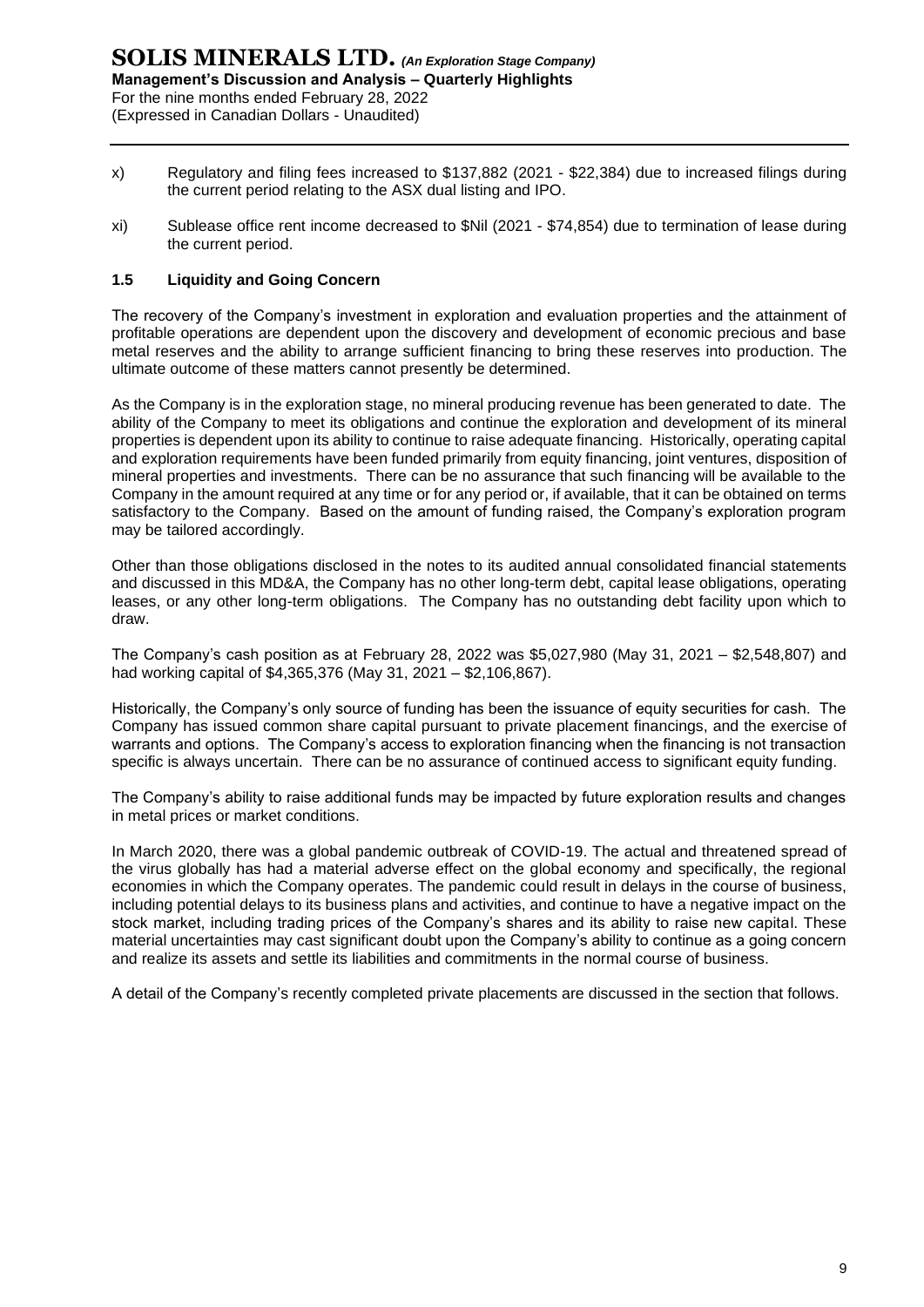#### **1.6 Capital Resources**

During the period ended February 28, 2022, the Company:

- i) issued 255,000 common shares pursuant to exercise of warrants for gross proceeds of \$45,000.
- ii) initiated an initial public offering of \$5,045,230 (A\$5,500,000) through the issuance of 27,500,000 shares (settled on the ASX in the form of CHESS depositary interests (CDIs)) at a price of \$0.183 (A\$0.20) per share, with one attaching warrant for every two shares with an exercise price of A\$0.30 for a period of two years from the date of issue. The IPO closed on December 24, 2021.

The Company issued 3,666,667 Lead Manager warrants (valued at \$723,900) in connection with the initial public offering. Each LM warrant will entitle the holder to acquire an additional share of the Company at a price of A\$0.28 per share until December 24, 2024.

During the year ended May 31, 2021, the Company:

- i) closed a non-brokered private placement for 6,963,400 units at a price of \$0.10 per unit for gross proceeds of \$696,340. Each unit consists of one common share and one-half share purchase warrant entitling the holder to purchase one additional common share for a period of two years at a price of \$0.20 per share. The Company incurred \$27,160 in share issuance costs.
- ii) issued 2,545,404 common shares at a value of \$407,265 to third-party lenders and related parties to settle some of the indebtedness, accounts payable and accrued liabilities of the Company for an aggregate total of \$1,018,161 resulting in a gain of \$610,896 on the settlement of debt, recognized through the consolidated statement of loss and comprehensive loss.
- iii) closed a non-brokered private placement for 350,000 units at a price of \$0.20 per unit for gross proceeds of \$70,000. Each unit consists of one common share and one-half share purchase warrant entitling the holder to purchase one additional common share for a period of two years at a price of \$0.30 per share.
- iv) closed a non-brokered private placement for 13,428,751 units at a price of \$0.20 per unit for gross proceeds of \$2,685,750. Each unit consists of one common share and one-half share purchase warrant entitling the holder to purchase one additional common share for a period of two years at a price of \$0.30 per share. The Company incurred \$117,209 in share issuance costs.

The Company incurred other share issuance costs of \$59,469 in connection with the private placements.

#### **1.7 Off-Balance Sheet Arrangements**

The Company has no off-balance sheet arrangements.

#### **1.8 Transactions with Related Parties**

Key management personnel are persons responsible for planning, directing and controlling the activities of the entity, and include all directors and officers. Key management compensation during the period ended February 28, 2022 and 2021 were as follows:

|                          | Nine months ended<br>February 28, 2022 | Nine months ended<br><b>February 28, 2022</b> |
|--------------------------|----------------------------------------|-----------------------------------------------|
| Short-term benefits      | 268.051                                | 84.000                                        |
| Share-based compensation | 98.849                                 | 147.873                                       |
| $\tau$ otal              | 366,900                                | 231,873                                       |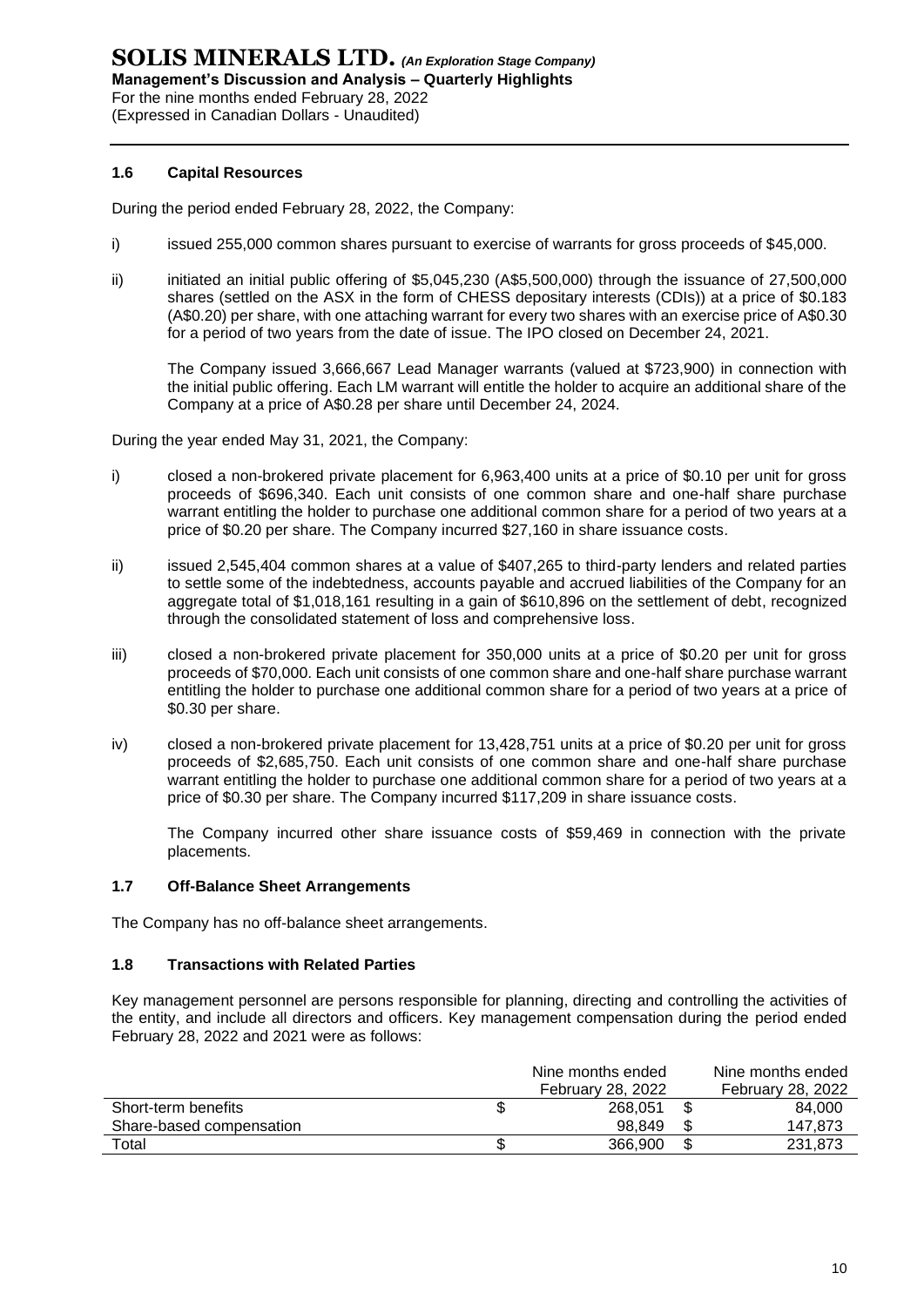Included in short term benefits are the following:

- (i) \$92,500 (2021 \$30,000) in management fees paid or accrued to a company controlled by Jason Cubitt, the Company's Chief Executive Officer.
- (ii) \$13,500 (2021 \$9,000) in consulting fees paid or accrued to Rachel Chae, the Company's Chief Financial Officer.
- (iii) \$56,236 (2021 \$45,000) in director fees accrued to Christopher Gale, a director of the Company.
- (iv) \$66,000 (2021 \$Nil) in consulting fees recorded under exploration and evaluation assets paid or accrued to Fred Tejada, a director of the Company.
- (v) \$18,500 (2021 \$Nil) in director fees paid or accrued to Kevin Wilson, a director of the Company.
- (vi) \$11,315 (2021 \$Nil) in director fees paid or accrued to Chafika Eddine, a director of the Company.
- (vii) \$10,000 (2021 \$Nil) in director fees paid or accrued to Michael Parker, a director of the Company.

Included in receivables is \$117,455 (May 31, 2021 - \$117,455) receivable from Jaxon Mining Inc., a Company which formerly had a shared Chief Financial Officer and shared directors, for former shared office space and administrative expenses. During the year ended May 31, 2021, the Company reclassified the receivable from current asset to non-current asset.

Included in accounts payable and accrued liabilities is \$107,636 (May 31, 2021 - \$79,285) in key management compensation payable to directors, officers and a former officer.

Included in accounts payable and accrued liabilities is \$125,917 (May 31, 2021 - \$116,478) due to Latin Resources Limited, a company with a common director.

The optionor of the La Ronge, Saskatchewan property is Ore Capital Partners Ltd. Jason Cubitt, the Company's Chief Executive Officer, was formerly a director of Ore Capital Partners.

During the year ended May 31, 2021, the Company issued 1,496,278 common shares to related parties to settle debt of \$598,511 which includes 338,158 common shares to settle the US\$100,000 option payment for the Ilo Norte and Ilo Este properties which was included in accounts payable and accrued liabilities.

#### **1.9 Recent Accounting Pronouncements and new standards and interpretations**

Please refer to the condensed interim consolidated financial statements for the nine months ended February 28, 2022 on [www.sedar.com.](http://www.sedar.com/)

#### **1.10 Financial Instruments and Other Instruments**

The Company classifies its financial instruments in the following categories: at fair value through profit and loss ("FVTPL"), at fair value through other comprehensive income (loss) ("FVTOCI") or at amortized cost. The Company determines the classification of financial assets at initial recognition. The classification of debt instruments is driven by the Company's business model for managing the financial assets and their contractual cash flow characteristics. Equity instruments that are held for trading are classified as FVTPL. For other equity instruments, on the day of acquisition the Company can make an irrevocable election (on an instrument-by-instrument basis) to designate them as at FVTOCI. Financial liabilities are measured at amortized cost, unless they are required to be measured at FVTPL (such as instruments held for trading or derivatives) or if the Company has opted to measure them at FVTPL.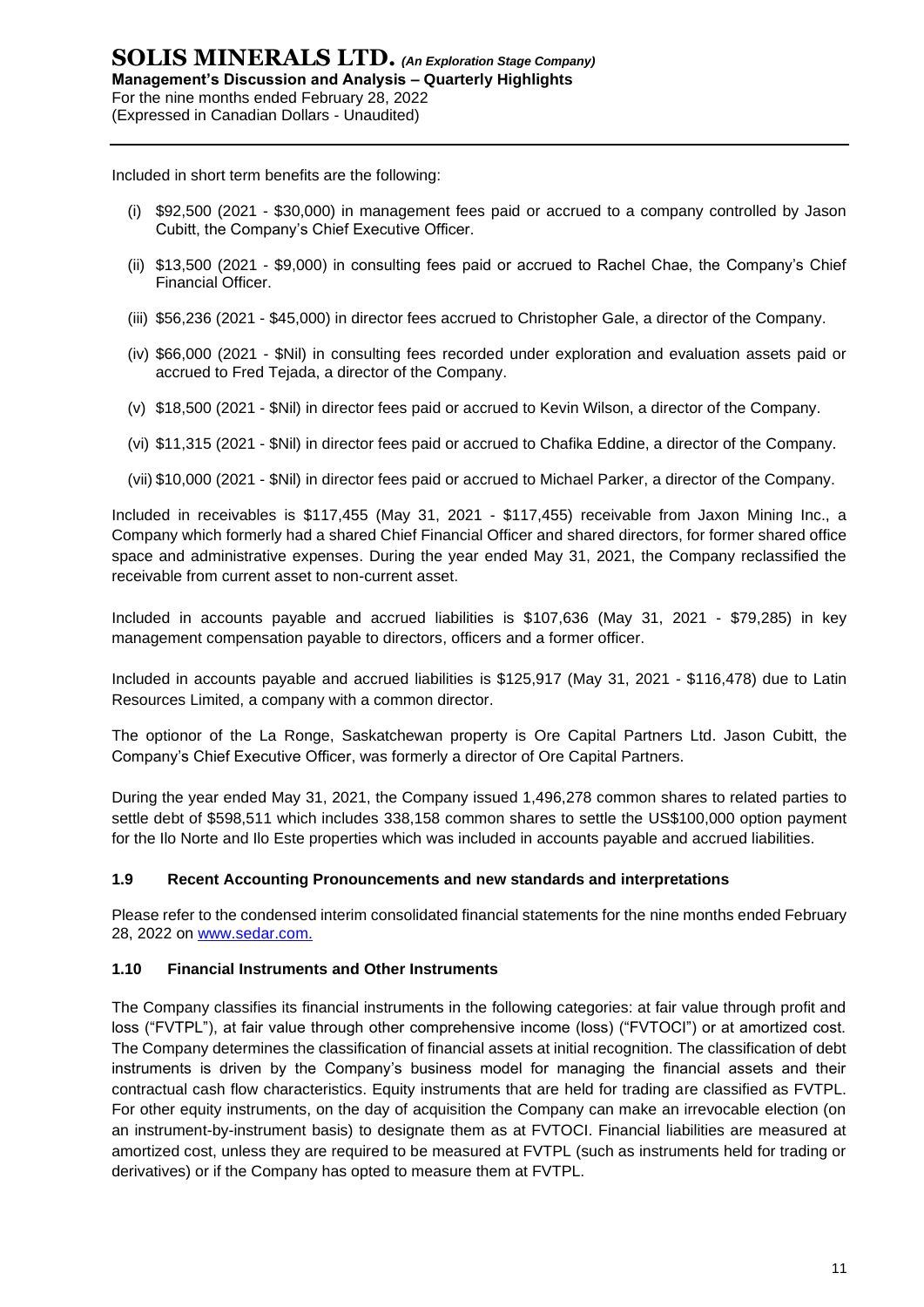The following table shows the classification under IFRS 9:

| Financial assets/liabilities             | New Classification IFRS 9 |
|------------------------------------------|---------------------------|
| Cash                                     | <b>FVTPL</b>              |
| Receivables                              | Amortized cost            |
| Accounts payable and accrued liabilities | Amortized cost            |
| Short-term borrowing                     | Amortized cost            |

The adoption of IFRS 9 resulted in no impact to the opening accumulated deficit nor to the opening balance of accumulated comprehensive income on June 1, 2018.

The Company's risk exposure and the impact on the Company's financial instruments are summarized below.

a) Credit risk

Credit risk is the risk of loss associated with the counterparty's inability to fulfill its payment obligations. Financial instruments that potentially subject the Company to concentrations of credit risks consist principally of cash and receivables. To minimize the credit risk the Company places these instruments with a high quality financial institution. The Company's receivables consist of amounts due from a former related party. Some amounts are settled past normal trade terms and in cases where amounts become uncollectible the Company recognizes bad debt expense to write off the uncollectible amounts. At February 28, 2022, the Company had \$117,455 (May 31, 2021 - \$117,455) in amounts due from a former related party greater than 90 days and during fiscal 2021 recognized bad debt expense of \$Nil.

b) Market Risk

Market risk is the risk that the fair value of, or future cash flows from, the Company's financial instruments will significantly fluctuate due to changes in market prices. The value of financial instruments can be affected by changes in interest rates, foreign currency rates and other price risk.

(i) Interest rate risk

The Company is exposed to interest rate risk on the variable rate of interest earned on bank deposits. The fair value interest rate risk on bank deposits is insignificant as the deposits are short‐term.

The Company has not entered into any derivative instruments to manage interest rate fluctuations.

(ii) Currency risk

The Company's expenses are denominated in Canadian dollars. The Company's corporate office is based in Canada and current exposure to exchange rate fluctuations is minimal.

The Company does not have any significant foreign currency denominated monetary liabilities.

The Company is exposed to currency risk to the extent that expenditures incurred by the Company are denominated in currencies other than the Canadian dollar including Chilean peso and United States dollar. The Company does not manage currency risk through hedging or other currency management tools.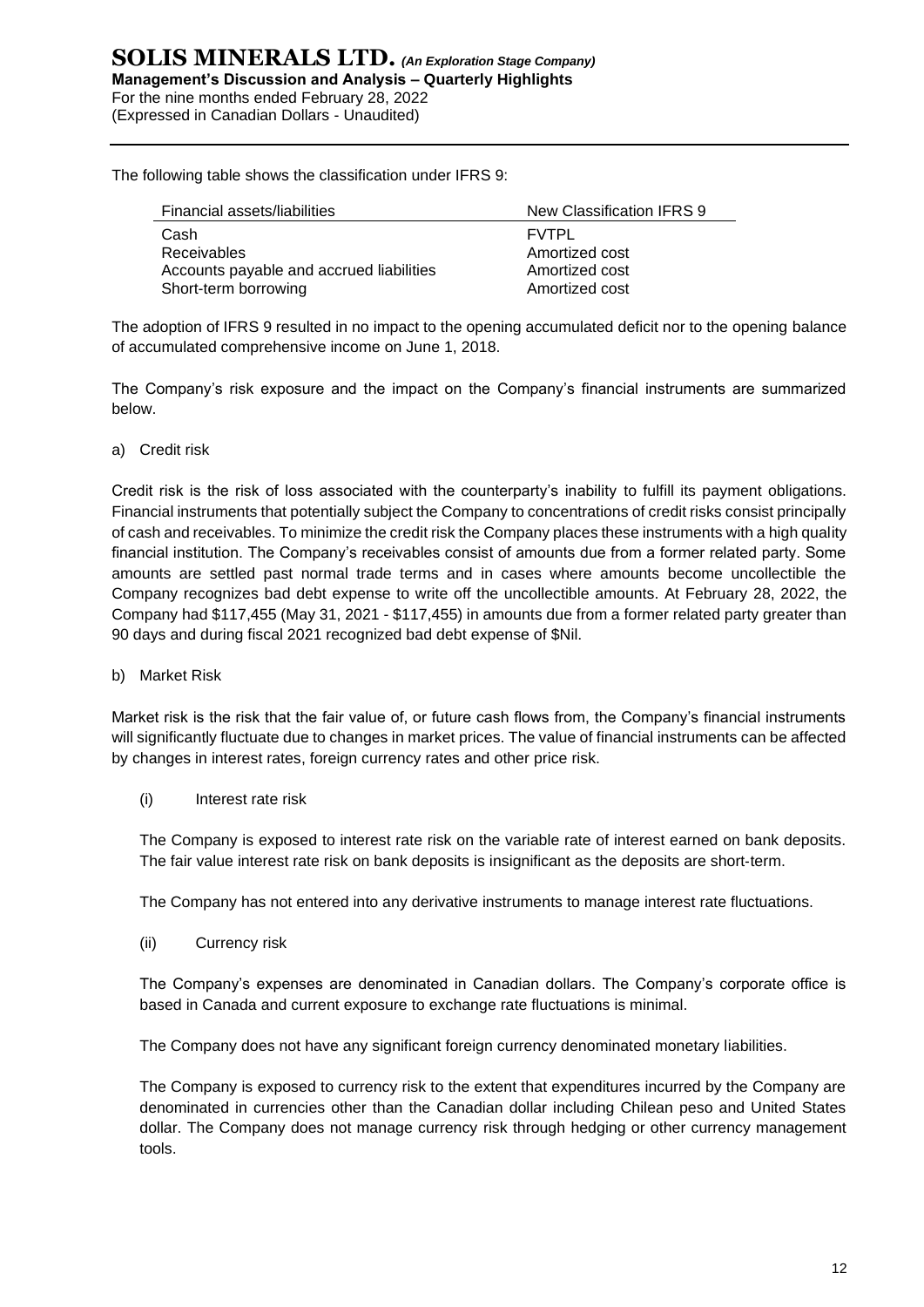|                          | February 28,<br>2022<br><b>US Dollars</b> | May 31,<br>2021<br><b>US Dollars</b> | February 28,<br>2022<br>Mexican<br>Pesos |   | May 31,<br>2021<br>Mexican<br>Pesos | February 28,<br>2022<br>Chilean<br>Pesos | May 31,<br>2021<br>Chilean<br>Pesos |
|--------------------------|-------------------------------------------|--------------------------------------|------------------------------------------|---|-------------------------------------|------------------------------------------|-------------------------------------|
| Cash<br>Accounts payable | 14<br>(100,971)                           | \$<br>757<br>(94.647)                | ۰<br>(511, 559)                          |   |                                     | \$185,326,350<br>(189, 899, 918)         | \$                                  |
| <b>Net</b>               | (100,957)                                 | \$<br>(93,890)                       | \$<br>(511, 559)                         | ፍ | $\overline{\phantom{a}}$            | (4,573,568)                              | \$                                  |

The Company's net exposure to foreign currency risk is as follows:

#### (iii) Other price risk

Other price risk is the risk that the fair value or future cash flows of a financial instrument will fluctuate due to changes in market prices, other than those arising from interest rate risk or currency risk. The Company is not exposed to other price risk.

c) Liquidity risk

Liquidity risk is the risk that the Company will not be able to meet its financial obligations as they fall due. The Company has a planning and budgeting process in place to help determine the funds required to support the Company's normal operating requirements on an ongoing basis. The Company ensures that there are sufficient funds to meet its short-term business requirements, taking into account its anticipated cash flows from operations and its holdings of cash.

The following is an analysis of the contractual maturities of the Company's non-derivative financial liabilities at February 28, 2022:

|                                              |   | Within<br>60 days  |  | <b>Between</b><br>$61-90$ days | More than<br>90 days |   |  |
|----------------------------------------------|---|--------------------|--|--------------------------------|----------------------|---|--|
| Accounts payable<br><b>Accrued liability</b> | Œ | 735,197<br>103,250 |  | ۰<br>-                         |                      | ۰ |  |
|                                              |   | 838,447            |  |                                | ъD                   |   |  |

The following is an analysis of the contractual maturities of the Company's non-derivative financial liabilities at May 31, 2021:

|                                                               | Within<br>60 days |                              |  | <b>Between</b><br>$61-90$ days | More than<br>90 days |   |  |
|---------------------------------------------------------------|-------------------|------------------------------|--|--------------------------------|----------------------|---|--|
| Accounts payable<br>Accrued liability<br>Short-term borrowing |                   | 380,190<br>104,986<br>51,016 |  |                                | \$                   | - |  |
|                                                               |                   | 536,192                      |  |                                |                      |   |  |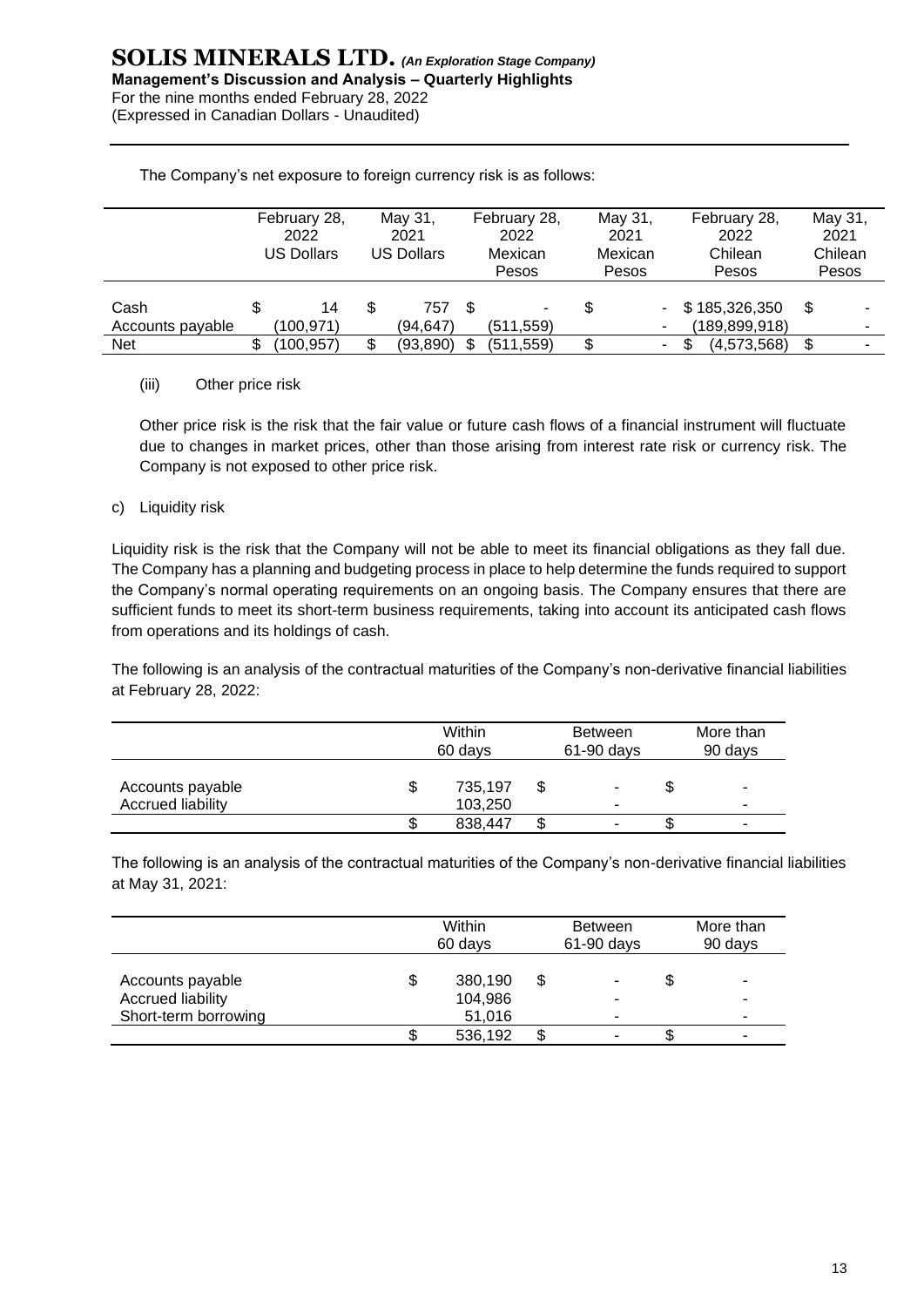#### **1.11 Other MD&A Requirements**

#### **Disclosure of Outstanding Share Data**

As at April 14, 2022, the Company had the following securities issued and outstanding:

|                                 | Number                                                                                  | Exercise<br>Price                                                                                                              | Expiry<br>Date                                                                                |
|---------------------------------|-----------------------------------------------------------------------------------------|--------------------------------------------------------------------------------------------------------------------------------|-----------------------------------------------------------------------------------------------|
| <b>Common Shares</b>            | 60,466,654                                                                              |                                                                                                                                |                                                                                               |
| Options                         | 25,000<br>200,000<br>1,650,000<br>1,025,000<br>2,900,000                                | \$0.25<br>\$0.25<br>\$0.175<br>\$0.30                                                                                          | September 29, 2022<br>March 30, 2023<br>October 27, 2025<br>June 18, 2026                     |
| Warrants                        | 1,630,000<br>774,000<br>3,256,700<br>6,889,376<br>13,750,000<br>3,666,667<br>29,966,743 | \$0.80<br>\$0.80<br>\$0.20<br>\$0.30<br>AUD\$0.30 (approximately<br>\$CAD\$0.275)<br>AUD\$0.28 (approximately<br>\$CAD\$0.257) | May 24, 2022<br>June 15, 2022<br>Oct 21, 2022<br>May 14, 2023<br>Dec 23, 2024<br>Dec 24, 2024 |
| Total diluted at April 14, 2022 | 93,333,397                                                                              |                                                                                                                                |                                                                                               |

#### **Risks and uncertainties**

The Company is in the business of acquiring and exploring mineral properties, which is a highly speculative endeavour, and the Company's future performance may be affected by events, risks or uncertainties that are outside of the Company's control.

The Company's management consider the risks disclosed to be the most significant to potential investors of the Company, but not all risks associated with an investment in securities of the Company. If any of these risks materialize into actual events or circumstances or other possible additional risks and uncertainties of which the directors are currently unaware or which they consider not be material in relation to the Company's business, actually occur, the Company's assets, liabilities, financial condition, results of operations (including future results of operations), business and business prospects, are likely to be materially and adversely affected.

In such circumstances, the price of the Company's securities could decline, and investors may lose all or part of their investment.

#### **Further Information**

Additional information about the Company is available at the Company's website at [www.solisminerals.com.](http://www.solisminerals.com/)